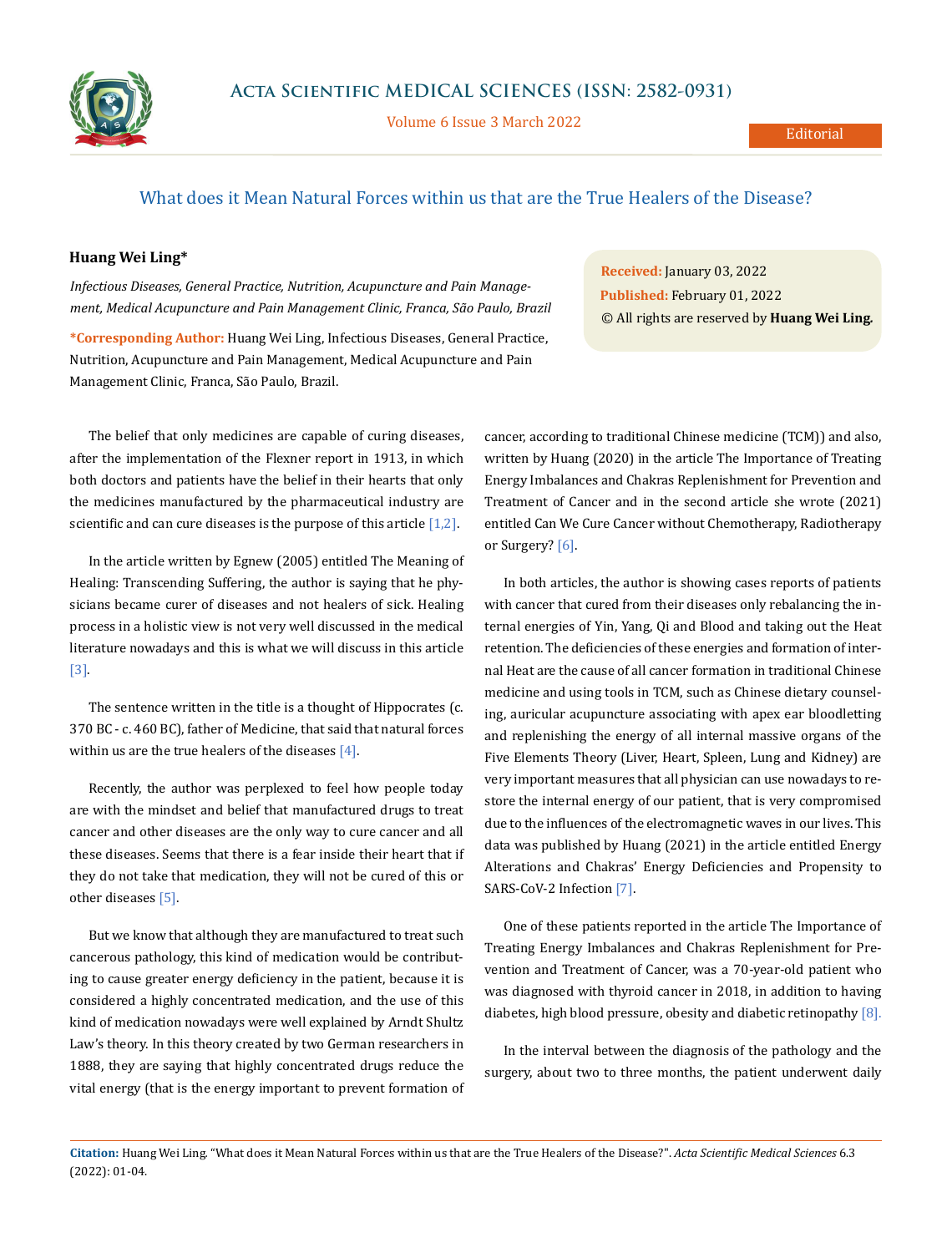acupuncture sessions to balance her emotional and energy state, which was very compromised due to the diagnosis of malignant cancer [8].

The patient underwent daily acupuncture sessions, and received Chinese dietary counseling. The author measured the energy of this patient's chakras' energy centers who revealed that all chakras were without energy, rated one out of eight, with the exception of the seventh chakra (spiritual) that was normal, rated in eight  $[8]$ .

After two months of intensive treatment, she underwent to surgery to take out her thyroid malignant tumor and the surgeon asked for a frozen biopsy that revealed that her malignant cancer became benign [8].

Chakras are energy concentrations that are invisible to the naked eye that sends energy to the organs that each one commands, for their proper functioning of each system. For example, the Kidney (second chakra) is responsible for the production of Yin and Yang energy. The Spleen (fifth chakra) is responsible for the production of Blood; the Heart (third chakra) is responsible for regulate and control the blood flow inside the vessels; the Lung (fourth chakra) and Liver (first chakra) are responsible for distribution of Qi or prana (in Ayurvedic medicine) in the entire body  $[8]$ .

In this specific patient, she presented all different diseases but the energy imbalances that were causing her diseases were the same that was Yin deficiency and Heat retention. In TCM, the same energy imbalances can lead to different manifestations and one diseases can come from different energy imbalances also. These energy imbalances were causing the formation of diabetes, arterial hypertension, obesity, diabetic retinopathy and cancer at the same time, as Huang (2019) is showing in the article Why Are Diabetic Patients Still Having Hyperglycemia despite Diet Regulation, Antiglycemic Medication and Insulin? and in the article she wrote (2019) entitled Energy Alterations as the Underlying Cause of Primary Hypertension. The last article Huang (2021) wants to demonstrate is entitled Are the Changes that Generate Diabetic Retinopathy Really Inside the Eye? [9-11].

The treatment that the author did restoring the energies that were missing in these organs, were responsible for the cure of the cancer that the patient had with this treatment, and after this treatment, it was not necessary to remove the thyroid anymore  $[8]$ .

The same happened with another patient who had a grade 4 cell alterations in a pap smear in the routine exam, in which she cured this problem only by rebalancing the internal energy and taking out the internal Heat (through Chinese dietary counseling and auricular acupuncture associating with apex ear bloodletting and replenishment of energy from the chakras' energy centers using homeopathy medications according to the theory Constitutional Homeopathy of the Five Elements Based on Traditional Chinese Medicine). Using this theory, the physician can treat the patient in the root of all problems at the same time, even the doctor does not know that the patient has such symptom. This theory was firstly presented in the 71º LMHI Congress in Buenos Aires in August 2016 and in the same year, the author presented again in the European Congress for Homeopathy in Vienna, in November 2016 [12,13].

In addition to cancer, all chronic diseases currently have in common these deficiencies of internal energies in all five massive organs, demonstrated in a diverse article written by the author, and the balance of these energies and replenishing them using homeopathy medications, can lead to healing of the process of this disease (atopic dermatitis, diabetes type 1 and 2, high blood pressure, autoimmune diseases, depression, panic syndrome, anxiety, myocardial infarction, strokes, all types of cancer.) because what all they have in common nowadays is the lack of chakras' energy centers [9,10,14].

The treatment restoring these energies has rebalanced all internal imbalances, generating a healing process for most pathologies today [9-11,14].

So the phrase that Hippocrates (c. 370 BC - c. 460 BC) said in the past, has a lot of sense nowadays in which the use of so-called scientific medicines, has caused even greater reduction of vital energy and therefore, they should be used with great caution in the treatment of these patients today, who are very sick, due to the lack of energy, as demonstrated in the article Huang (2021) wrote entitled Is the Population in the World the Same as in the Past? [15].

In the treatment of COVID-19 patients, who are suffering from this disease, the author demonstrated thought the study that she did in Brazil, before the pandemic period, that the majority of the population she is attending is considered immune compromised patients and not immune competent, as many physicians are thinking, due to the general lack of energy in all internal five massive

**Citation:** Huang Wei Ling*.* "What does it Mean Natural Forces within us that are the True Healers of the Disease?". *Acta Scientific Medical Sciences* 6.3 (2022): 01-04.

02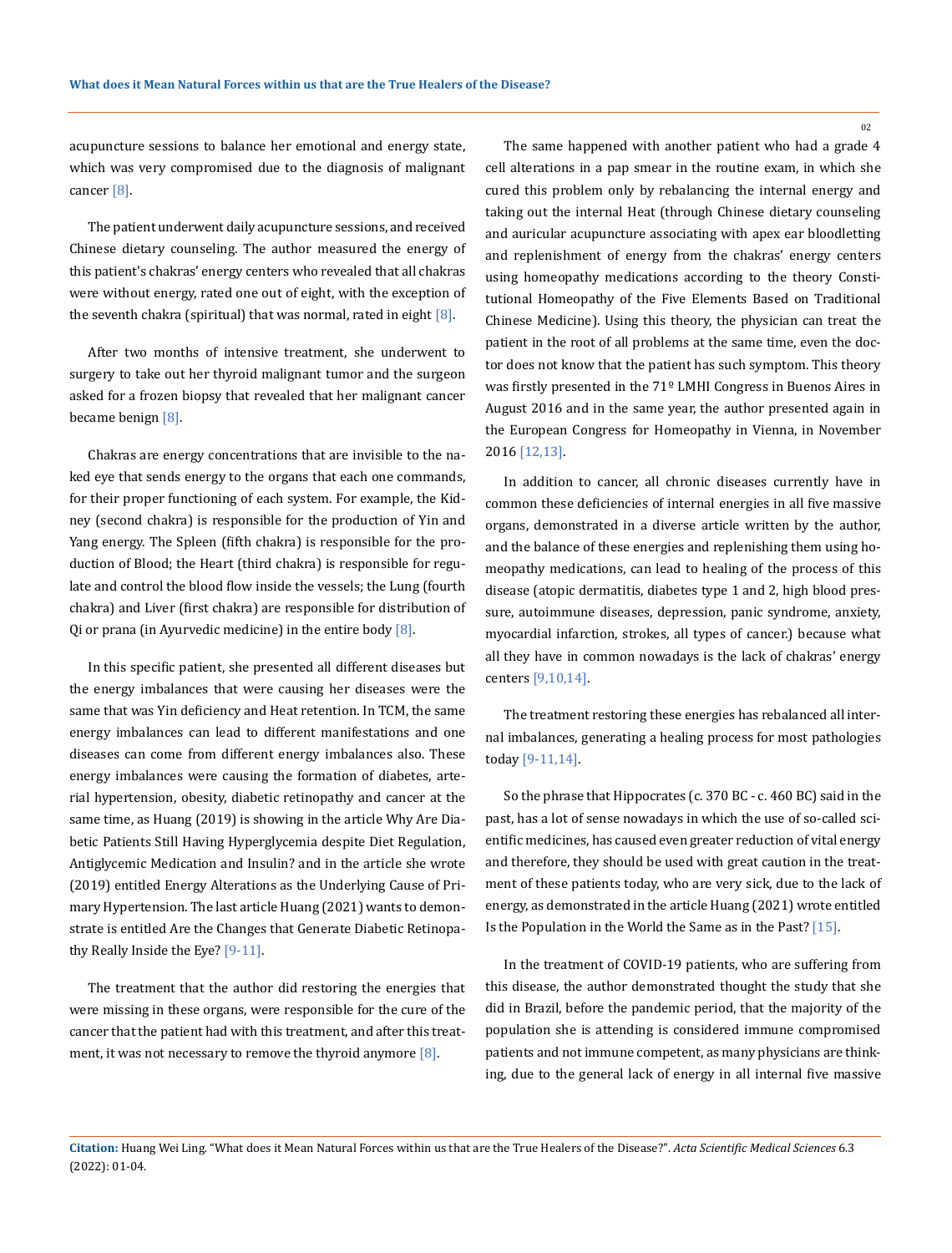organs that is responsible for the production of Zheng-Qi and all the internal energy necessary for the health of the human being. This lack of energy is weakening the immune system and that the replenishment of these energy, gives the body back energy that is essential for the healing process, that is causing the formation of the majority of diseases nowadays. These explanations were done by Huang (2021) in the article Is SARS-CoV-2 Strong or Our Body Is Weak? [16].

As said by Hippocrates, "we must treat the patient and not the disease". Another quote from him is "it is more important to know which kind of patient we have than to know which kind of disease the patient has." In these phrases, he is saying that it is important to treat the root of the problems, that is usually not treated by Western physicians nowadays (that is usually only treating the leaf level of the tree- that is the metaphor that Huang used in all her articles and presentations to show the different viewpoints that we must address nowadays, in the treatment of all infections and no infections conditions), as demonstrated in many article she wrote (2021) such as What Flexner Report did to Our Medicine After 100 Years of Implantation? [5].

If we only treat the disease and not the patient, we will be treating the symptom but the cause that generated the disease is not being treated and many times when highly concentrated medication is used to treat the symptoms, the doctor will be damaging even more the vital energy that is already low in these patients and worsening or forming other diseases as we have today when these drugs are used, as demonstrated by Huang (2021) in the article entitled Energy Alterations and Chakras' Energy Deficiencies in Dementia Patients [17].

So, to conclude this article, Hippocrates at that time was emphasizing that we have natural forces inside our body that is responsible for the maintaining of our health and it is only the responsibility of the doctor to give conditions to the patients to aid this resistance and overcome these metabolic imbalances and restore the harmony and health of the body, in the treatment of any kind of diseases nowadays [18].

## **Bibliography**

1. [Stahnisch F and Verhoef M. "The flexner report of 1910 and](https://pubmed.ncbi.nlm.nih.gov/23346209/)  [its impact on complementary and alternative medicine and](https://pubmed.ncbi.nlm.nih.gov/23346209/)  psychiatry in north america in the 20<sup>th</sup> century". *Evidence-[Based Complementary and Alternative Medicine](https://pubmed.ncbi.nlm.nih.gov/23346209/)* 2012 (2012): [647896.](https://pubmed.ncbi.nlm.nih.gov/23346209/)

- 2. [Duffy T. "The Flexner Report ― 100 Years Later".](https://www.ncbi.nlm.nih.gov/pmc/articles/PMC3178858/) *Yale Journal of [Biology and Medicine](https://www.ncbi.nlm.nih.gov/pmc/articles/PMC3178858/)* 84.3 (2011): 269-276.
- 3. [Egnew T. The meaning of healing: transcending suffering".](https://pubmed.ncbi.nlm.nih.gov/15928230/) *An[nals of Family Medicine](https://pubmed.ncbi.nlm.nih.gov/15928230/)* 3.3 (2005): 255-262.
- 4. [Craik E. "The "Hippocratic" Corpus: Content and Context".](https://www.routledge.com/The-Hippocratic-Corpus-Content-and-Context/Craik/p/book/9781138021716)  [Routledge \(2014\): 344.](https://www.routledge.com/The-Hippocratic-Corpus-Content-and-Context/Craik/p/book/9781138021716)
- 5. [Huang Wei Ling. "What Flexner Report did to Our Medicine Af](https://actascientific.com/ASGIS/pdf/ASGIS-04-0277.pdf)ter 100 Years of Implantation?". *[Acta Scientific Gastrointestinal](https://actascientific.com/ASGIS/pdf/ASGIS-04-0277.pdf)  Disorders* [4.8 \(2021\): 01-04.](https://actascientific.com/ASGIS/pdf/ASGIS-04-0277.pdf)
- 6. Huang W Ling. "Can We Cure Cancer without Chemotherapy, Radiotherapy or Surgery?" *Journal of Clinical Cancer and Oncology Research* 1.1 (2021).
- 7. [Huang Wei Ling. "Energy Alterations and Chakras' Energy De](https://actascientific.com/ASMI/pdf/ASMI-04-0822.pdf)[ficiencies and Propensity to SARS-CoV-2 Infection".](https://actascientific.com/ASMI/pdf/ASMI-04-0822.pdf) *Acta Scien[tific Microbiology](https://actascientific.com/ASMI/pdf/ASMI-04-0822.pdf)* 4.4 (2021): 167-196.
- 8. [Huang Wei Ling. "The Importance of Treating Energy Imbal](https://irispublishers.com/acrci/pdf/ACRCI.MS.ID.000551.pdf)[ances and Chakras Replenishment for Prevention and Treat](https://irispublishers.com/acrci/pdf/ACRCI.MS.ID.000551.pdf)[ment Chakras Replenishment for Prevention and Treatment](https://irispublishers.com/acrci/pdf/ACRCI.MS.ID.000551.pdf)  of Cancer". *[Advances in Cancer Research and Clinical Imaging](https://irispublishers.com/acrci/pdf/ACRCI.MS.ID.000551.pdf)* [3.1 \(2020\).](https://irispublishers.com/acrci/pdf/ACRCI.MS.ID.000551.pdf)
- 9. [Huang Wei Ling. "Why Are Diabetic Patients Still Having Hy](https://www.omicsonline.org/proceedings/why-are-diabetic-patients-still-having-hyperglycemia-despite-diet-regulation-antiglycemic-medication-and-insulin-105440.html)[perglycemia Despite Diet Regulation, Antiglycemic Medication](https://www.omicsonline.org/proceedings/why-are-diabetic-patients-still-having-hyperglycemia-despite-diet-regulation-antiglycemic-medication-and-insulin-105440.html)  and Insulin?" *[International Journal of Diabetes and Metabolic](https://www.omicsonline.org/proceedings/why-are-diabetic-patients-still-having-hyperglycemia-despite-diet-regulation-antiglycemic-medication-and-insulin-105440.html)  Disorders* [4.2 \(2019\): 1-14.](https://www.omicsonline.org/proceedings/why-are-diabetic-patients-still-having-hyperglycemia-despite-diet-regulation-antiglycemic-medication-and-insulin-105440.html)
- 10. [Huang Wei Ling. "Energy Alterations as the Underlying Cause](https://www.arcjournals.org/pdfs/ajn/v4-i2/4.pdf)  of Primary Hypertension". *[ARC Journal of Nephrology](https://www.arcjournals.org/pdfs/ajn/v4-i2/4.pdf)* 4.2 [\(2019\): 33-44.](https://www.arcjournals.org/pdfs/ajn/v4-i2/4.pdf)
- 11. Huang Wei Ling. "Are the Changes that Generate Diabetic Retinopathy Really Inside the Eye?". *Journal of Diabetes Research Reviews and Reports. SRC/JDRR-150* (2021).
- 12. [Huang Wei Ling. "Constitutional Homeopathy of Five Elements](https://www.actascientific.com/ASMS/pdf/ASMS-04-0680.pdf)  [Based on Traditional Chinese Medicine".](https://www.actascientific.com/ASMS/pdf/ASMS-04-0680.pdf) *Acta Scientific Medical Sciences* [4.7 \(2020\): 57-69.](https://www.actascientific.com/ASMS/pdf/ASMS-04-0680.pdf)
- 13. [71º LMHI Congress in Buenos Aires in August \(2016\).](http://homeopatia-rs.com.br/evento/71o-lmhi-congress-in-buenos-aires/)
- 14. [Huang Wei Ling. "What We Need to Know When the Patient](https://www.actascientific.com/ASNE/pdf/ASNE-04-0395.pdf)  [has a Stroke with or without COVID-19?".](https://www.actascientific.com/ASNE/pdf/ASNE-04-0395.pdf) *Acta Scientific Neurology* [4.8 \(2021\): 01-05.](https://www.actascientific.com/ASNE/pdf/ASNE-04-0395.pdf)
- 15. Huang Wei Ling. "Is the Population in the World the Same as in the Past?". *Acta Scientific Clinical Case Reports* 2.6 (2021).

03

**Citation:** Huang Wei Ling*.* "What does it Mean Natural Forces within us that are the True Healers of the Disease?". *Acta Scientific Medical Sciences* 6.3 (2022): 01-04.